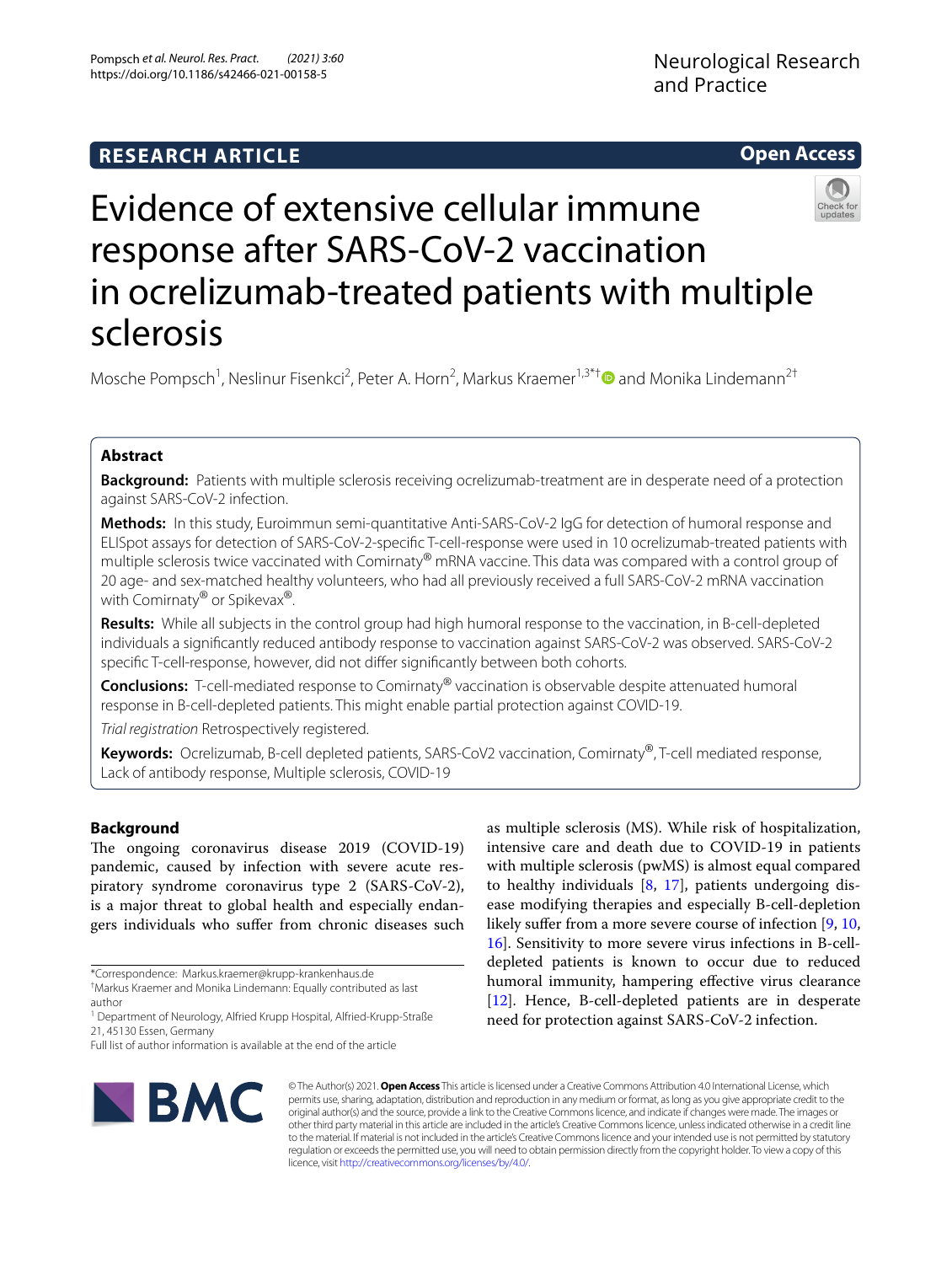Another problematic aspect of B-cell-depletion is the compromised efectivity of vaccines, as demonstrated in the VELOCE study, where missing humoral response to various vaccines (such as tetanus and seasonal infuenza vaccines) in ocrelizumab-treated patients was shown, leading to the recommendation to complete vaccination before initiation of ocrelizumab-therapy [[4\]](#page-4-4).

Therefore, the objective of this study was to investigate T-cell-response to SARS-CoV-2-vaccination in pwMS treated with ocrelizumab to gather information about humoral and cellular immunity in this fragile group of patients.

# **Methods**

#### **Volunteers**

All patientsincluded in the study were recruited in the outpatient clinic for MS of the Alfried Krupp Hospital in Essen, Germany. All patients were treated with ocrelizumab (Ocrevus®) for MS; of these ten pwMS, eight had a relapsing remitting disease course and two were diagnosed with a primary progressive disease course. EDSS varied from 0 to 7. Ocrelizumab was assessed in a standard dose of 600 mg, but in terms of reducing social interaction of immunocompromised patients during COVID-19 pandemic, following cycles were not applied twice a year but only after B-cell-repopulation was detectable via FACS-analysis.

All patients included in this study were female. They had a mean age of 50 years (median 47, range 34–79). All received two vaccinations with Comirnaty® (BNT162b2, BioNTech/Pfzer). None reported symptoms of SARS-CoV-2 infection. The second vaccination was performed at a median of 34 days (range 25–46) prior to blood sampling.

The mean interval between last ocrelizumab cycle to frst vaccination was 125 days (median 124, range 7–266) and to second vaccination 152 days (median 154, range 28–282), varying as many patients show long-term suppression of B-cells after ocrelizumab-application.

In most patients, B-cell-suppression was measured close to the time of vaccination. In three patients, B-cell count was 1% and in fve patients, it was 0%. In two patients no FACS-analysis was performed, as ocrelizumab was applied shortly before vaccination and complete B-cell-suppression could be expected. In most patients  $(n=6)$ , FACS-analysis was performed between the two vaccinations, specifcally 15 days (median 20, range 1–30) before the second vaccination. In one patient, FACS-analysis was done 8 days before frst and 30 days before second vaccination. In another patient, FACS-analysis was sampled 28 days after second vaccination.

As a control group, we included 20 female healthy volunteers (mean age of 49 years, median 53, range 22–80), who had been vaccinated twice against SARS-CoV-2, without symptoms of SARS-CoV-2 infection before vaccination. Immunity of the vaccinated volunteers was analyzed at a median of 29 days (range 25–77) after the second vaccination. Seven of them were vaccinated with Comirnaty® (BioNTech/Pfzer) and 13 with Spikevax ® (mRNA-1273, Moderna Biotech).

As a further control for SARS-CoV-2 IgG antibodies, we tested 50 retention samples from our blood bank that were collected in November 2016.

The study was approved by the local ethics committee of the University Hospital Essen, Germany (20-9225- BO). All volunteers provided informed consent to participate in the study. This study has been performed in accordance with the ethical standards noted in the 1964 Declaration of Helsinki and its later amendments or comparable ethical standards. Data not provided in the article because of space limitations may be shared (anonymized) at the request of any qualifed investigator for purposes of replicating procedures and results.

## **ELISpot assay**

To assess SARS-CoV-2-specifc cellular immunity, we performed ELISpot assays, using peptide pools of the Spike (S) 1, the S1/S2, the membrane (M) and the nucleocapsid (NC) protein (Miltenyi Biotec, Bergisch Gladbach, Germany) and an S1 protein of SARS-CoV-2 (S Sino, Sino Biological, Wayne, PA, USA). Whereas responses to the spike are expected after SARS-CoV-2 vaccination and infection, responses to the nucleocapsid should only occur after infection. We used this peptide pool to exclude volunteers with prior infection. Responses to the membrane are not completely specifc for SARS-CoV-2 infection, but could also occur as a cross-reaction after infection with human endemic coronaviruses. We tested duplicates of 250,000 peripheral blood mononuclear cells (PBMC) per cell culture and measured IFN-γ production after 19 h. SARS-CoV-2 specifc spots were determined as stimulated minus nonstimulated (background) values (spots increment). We defned at least three spots above background together with threefold higher SARS-CoV-2 specifc spots versus background as positive response. Thereby, the detection limit of our assay is in the range of 3/250,000 functionally active and SARS-CoV-2 specifc cells. Details on the ELISpot assay and the cutoff definition have been published previously [[14\]](#page-5-2).

# **Antibody ELISA**

Antibodies were determined by a CE marked Anti-SARS-CoV-2 IgG semi-quantitative ELISA (Euroimmun,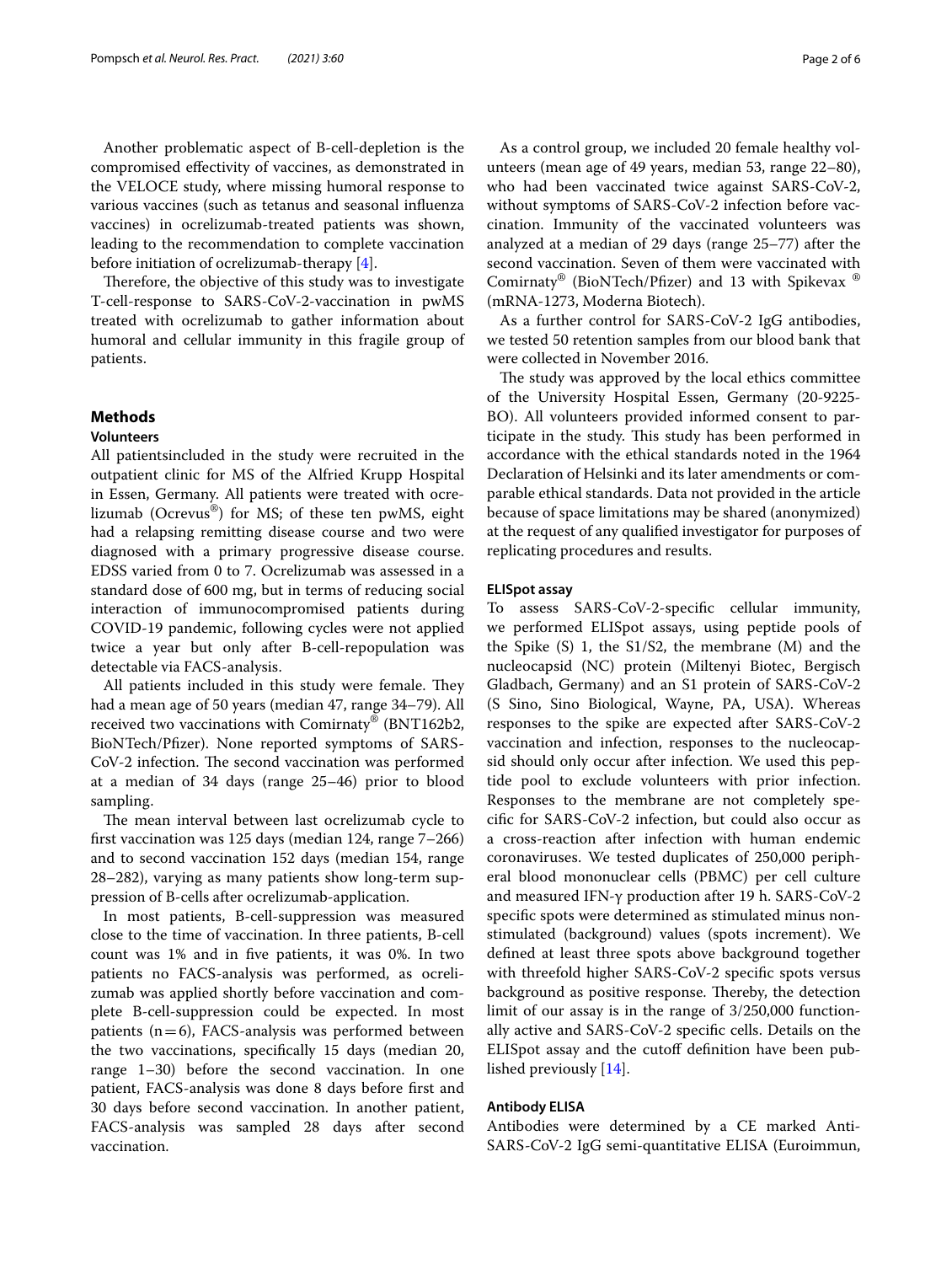Lübeck, Germany), according to the manufacturers' instructions. Results of S1 protein specifc IgG antibodies are given as ratio (patient sample / control sample). An antibody ratio of > 1.1 was considered positive, of  $\geq$  0.8 to  $<$  1.1 borderline and of  $<$  0.8 negative.

# **Statistical analysis**

Statistical analysis was performed with GraphPad Prism 8.0.1 (San Diego, CA, USA). For the analysis of numerical variables, we used Spearman correlation and linear regression analysis. To assess the impact of categorical

covariates we used Mann–Whitney test. Two-sided *p* values<0.05 were considered signifcant.

# **Results**

In all ten patients with multiple sclerosis who received the B-cell-depleting antibody ocrelizumab (Ocrevus®, anti-CD20 Ab) we observed—as expected—a signifcantly reduced antibody response to vaccination against SARS-CoV-2 (Fig. [1](#page-2-0)). The patients reached a median antibody ratio of 0.4 (range 0.1–1.1) and none of the responses could be classifed as positive. In



<span id="page-2-0"></span>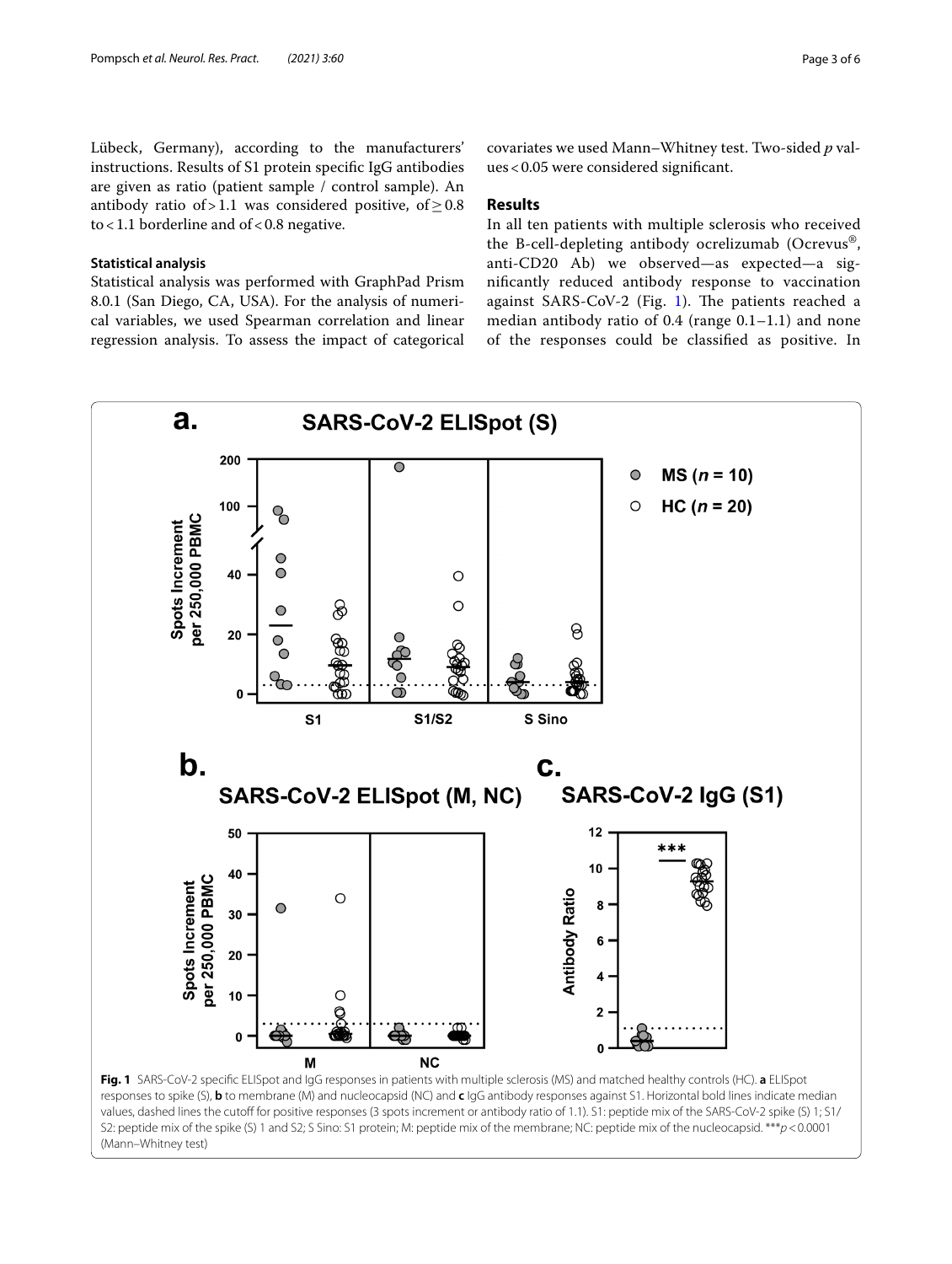comparison, all 20 vaccinated, age- and sex-matched healthy controls showed detectable antibody responses, with a median S1-specifc IgG ratio of 9.3 (range 7.9– 10.3) (*p* < 0.0001). However, SARS-CoV-2 specifc T cell responses did not difer signifcantly between both cohorts. In detail, ELISpot responses to the spike peptides S1 and S1/S2 were even slightly higher and to an S protein antigen (S Sino) were similar in patients with multiple sclerosis (S1: 23.0 vs. 9.6; S1/S2: 11.8 vs. 9.0; S Sino: 4.0 vs. 4.0, data represent median values of spots increment). Of note, also the 79 year-old female patient treated with Ocrelizumab developed strong T cell immunity. In the control experiments, none of the volunteers showed responses to the nucleocapsid, i.e., none had evidence of previous SARS-CoV-2 infection. Responses to a rather conserved coronavirus antigen, the membrane, were also similar in both cohorts.

Spearman analysis indicated that none of the SARS CoV-2 specifc immune responses correlated signifcantly with age, the day after the second vaccination or the IgG ratio. There was even a trend for a negative correlation, when considering the S1 peptide mix (*r*=−0.47, *p*=0.17) (Fig. [2\)](#page-3-0). Of note, this peptide mix induced the strongest T-cell response. Interestingly, the diference between the patients and controls was most pronounced when using the S1 peptides as stimulus.

To fnd out if SARS-CoV-2 IgG antibodies were completely absent in the B-cell-depleted patients, we compared their antibody ratio with the ratio from 50 retention samples from our blood bank, that were collected in November 2016 (Fig. [3](#page-3-1)). Of note, the median antibody ratio in the patients was more than twofold

<span id="page-3-0"></span>



<span id="page-3-1"></span>higher (0.40 vs. 0.17,  $p=0.08$ ). However, this finding

# **Discussion**

reached no statistical signifcance.

The current study indicates that B-cell-depletion in pwMS did not impair cellular immune responses after SARS-CoV-2 mRNA vaccination. Although all S1-specifc IgG antibodies were below or at the cutof for positive responses, they were higher than in retention samples from 2016.

As published recently, only 10 of 44 individuals (22.7%) of an Israeli cohort of pwMS receiving ocrelizumabtreatment developed humoral response to COVID-19 vaccine Comirnaty [\[1](#page-4-5)]. As individuals with B-cell repopulation had proper humoral response, postponement of the next therapy cycle in favour of an immune response to the COVID-19-vaccination has been recommended [[3\]](#page-4-6), eventually risking a higher occurrence of relapse in pwMS, especially since ocrelizumab is commonly prescribed in patients with highly active disease.

T-cell-mediated immunity might bypass such a dilemma because it is largely unafected by CD19-depletion. As proof of principle, VZV-specifc T-cell-response to VZV-vaccination was detected in patients receiving B-cell-depletion with rituximab in haematological diseases [[13\]](#page-5-3). In 2017, Zhao et al. [\[18](#page-5-4)] already described the importance of T-cells for the recovery from a structurally related coronavirus, the Middle East respiratory syndrome (MERS) virus. In 2020, Braun et al. [\[7](#page-4-7)] speculated that T-cell immunity could also be protective against infection with SARS-CoV-2. Furthermore, SARS-CoV-2-specifc T-cell-response was measured in antibodyseronegative family members of SARS-CoV-2-infected individuals  $[15]$  $[15]$ . There are now numerous publications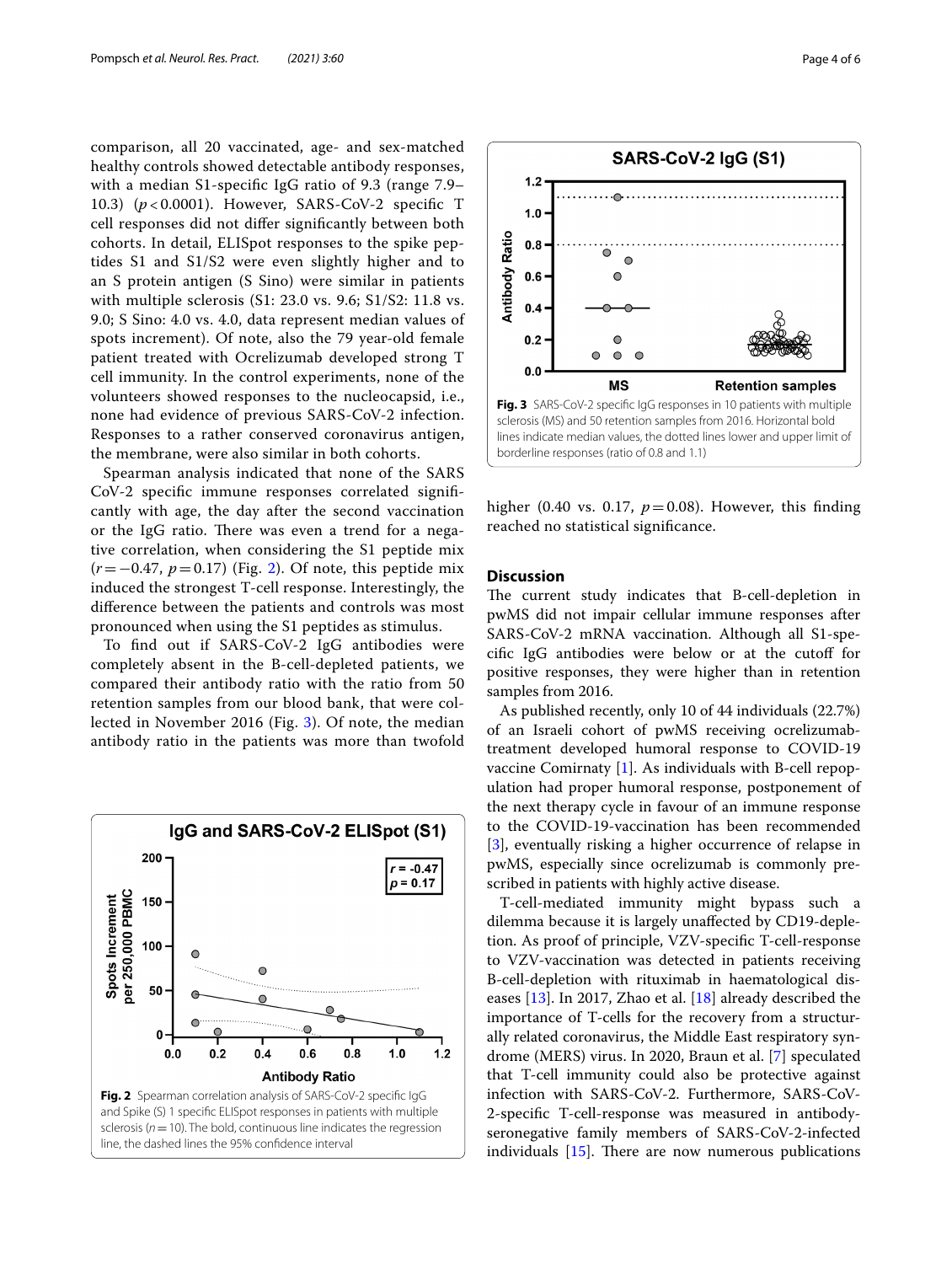confrming the importance of T-cell-responses for protection against SARS-CoV-2 [[2,](#page-4-8) [6](#page-4-9), [11](#page-4-10)].

It needs to be analyzed in a larger cohort of MS patients whether the strong T cell response just occurred randomly or whether it is a kind of compensation for the weak antibody response. We observed in approximately 15–20% of healthy controls only SARS-CoV-2 specifc B or T cell immunity, despite PCR confrmed infection [\[14](#page-5-2)]. Thus, the immune response may be shifted more to an antibody or cellular response also in healthy individuals.

# **Conclusion**

In conclusion, this is the frst published fnding showing that, despite B-cell depletion due to Ocrelizumab treatment, pwMS who have been fully vaccinanated with Comirnaty® still show an extensive SARS-CoV 2 specifc T-cell response. Similar data was recently shown in fve patients treated with rituximab in rheumatic diseases [\[5](#page-4-11)]. Moreover, specifc B-cell immunity was not completely absent and may provide some protection. However, this study has some limitations, specifcally low number of patients and diferent intervals between Ocrelizumab and vaccination. Nevertheless, we suggest that vaccination under B-cell-depletion should be favored over delaying treatment cycles of ocrelizumab thus risking relapse after B-cell-repopulation.

#### **Abbreviations**

COVID-19: Coronavirus disease 2019; SARS-CoV-2: Acute respiratory syndrome coronavirus type 2; MS: Multiple sclerosis; pwMS: Patients with multiple sclerosis; EDSS: Expanded Disability Status Scale; PBMC: Peripheral blood mononuclear cells; FACS-analysis: Fluoresecence activated cell sorting; ELISpot: Enzyme Linked Immuno Spot Assay; ELISA: Enzyme-linked Immunosorbent Assay.

#### **Acknowledgements**

We would like to thank all the patients who participated. We would also like to thank Christine Timm and Babette Große-Rhode for perfect assistance in recruitment and management of patients. We are thankful for English language support to Dr. Michèle Herold, Gelnhausen. Moreover, we appreciate good cooperation with Dr. Yuriko Stiegler and Dr. Hugo Stiegler, MVZLM laboratory, Essen, Germany.

#### **Authors' contributions**

MP drafted the manicript. NF and ML perfomed the analysis, PH and MK corrected the manuscript. All authors read and approved the fnal manuscript.

#### **Availability of data and materials**

Data not provided in the article because of space limitations may be shared (anonymized) at the request of any qualifed investigator for purposes of replicating procedures and results.

## **Declarations**

## **Ethics approval and consent to participate**

The study was approved by the local ethics committee of the University Hospital Essen, Germany (20-9225-BO). All volunteers provided informed consent to participate in the study. This study has been performed in accordance with the ethical standards noted in the 1964 Declaration of Helsinki and its later amendments or comparable ethical standards.

#### **Consent for publication**

All patients agreed for publication.

# **Competing interests**

MP, NF, PAH and ML declare that there is no confict of interest. MK received honoraria for teaching activities from Roche Pharma and Chugai Pharma. Funding: There was no funding.

#### **Author details**

<sup>1</sup> Department of Neurology, Alfried Krupp Hospital, Alfried-Krupp-Straße 21, 45130 Essen, Germany. <sup>2</sup>Institute for Transfusion Medicine, University Hospital Essen, University of Duisburg-Essen, Essen, Germany. <sup>3</sup> Department of Neurology, Medical Faculty of Heinrich-Heine-University, Düsseldorf, Germany.

Received: 19 September 2021 Accepted: 4 October 2021 Published online: 22 November 2021

#### **References**

- <span id="page-4-5"></span>1. Achiron, A., Mandel, M., Dreyer-Alster, S., Harari, G., Magalashvili, D., Sonis, P., Dolev, M., Menascu, S., Flechter, S., Falb, R., & Gurevich, M. (2021). Humoral immune response to COVID-19 mRNA vaccine in patients with multiple sclerosis treated with high-efficacy disease-modifying therapies. *Therapeutic Advances in Neurological Disorders, 14*, 17562864211012836. <https://doi.org/10.1177/17562864211012835>
- <span id="page-4-8"></span>2. Altmann, D. M., & Boyton, R. J. (2020). SARS-CoV-2 T cell immunity: Specifcity, function, durability, and role in protection. *Science Immunology*. <https://doi.org/10.1126/sciimmunol.abd6160>
- <span id="page-4-6"></span>Baker, D., Roberts, C. A., Pryce, G., Kang, A. S., Marta, M., Reyes, S., Schmierer, K., Giovannoni, G., & Amor, S. (2020). COVID-19 vaccine-readiness for anti-CD20-depleting therapy in autoimmune diseases. *Clinical & Experimental Immunology, 202*(2), 149–161. [https://doi.org/10.1111/cei.](https://doi.org/10.1111/cei.13495) [13495](https://doi.org/10.1111/cei.13495)
- <span id="page-4-4"></span>Bar-Or, A., Calkwood, J. C., Chognot, C., Evershed, J., Fox, E. J., Herman, A., Manfrini, M., McNamara, J., Robertson, D. S., Stokmaier, D., & Wendt, J. K. (2020). Efect of ocrelizumab on vaccine responses in patients with multiple sclerosis: The VELOCE study. *Neurology, 95*(14), e1999–e2008. [https://](https://doi.org/10.1212/wnl.0000000000010380) [doi.org/10.1212/wnl.0000000000010380](https://doi.org/10.1212/wnl.0000000000010380)
- <span id="page-4-11"></span>5. Bonelli, M. M., Mrak, D., Perkmann, T., Haslacher, H., & Aletaha, D. (2021). SARS-CoV-2 vaccination in rituximab-treated patients: Evidence for impaired humoral but inducible cellular immune response. *Annals of the Rheumatic Diseases*.<https://doi.org/10.1136/annrheumdis-2021-220408>
- <span id="page-4-9"></span>6. Bonifacius, A., Tischer-Zimmermann, S., Dragon, A. C., Gussarow, D., Vogel, A., Krettek, U., Gödecke, N., Yilmaz, M., Kraft, A. R., Hoeper, M. M., & Pink, I. (2021). COVID-19 immune signatures reveal stable antiviral T cell function despite declining humoral responses. *Immunity, 54*(2), 340-354.e346. <https://doi.org/10.1016/j.immuni.2021.01.008>
- <span id="page-4-7"></span>7. Braun, J., Loyal, L., Frentsch, M., Wendisch, D., Georg, P., Kurth, F., Hippenstiel, S., Dingeldey, M., Kruse, B., Fauchere, F., & Baysal, E. (2020). SARS-CoV-2-reactive T cells in healthy donors and patients with COVID-19. *Nature, 587*(7833), 270–274.<https://doi.org/10.1038/s41586-020-2598-9>
- <span id="page-4-0"></span>8. Fernandes, P. M., O'neill, M., Kearns, P. K., Pizzo, S., Watters, C., Baird, S., MacDougall, N. J., & Hunt, D. P. (2020). Impact of the frst COVID-19 pandemic wave on the Scottish Multiple Sclerosis Register population. *Wellcome Open Research, 5*, 276. [https://doi.org/10.12688/wellcomeop](https://doi.org/10.12688/wellcomeopenres.16349.1) [enres.16349.1](https://doi.org/10.12688/wellcomeopenres.16349.1)
- <span id="page-4-1"></span>Landtblom, A. M., Berntsson, S. G., Boström, I., & Iacobaeus, E. (2021). Multiple sclerosis and COVID-19: The Swedish experience. *Acta Neurologica Scandinavica*.<https://doi.org/10.1111/ane.13453>
- <span id="page-4-2"></span>10. Langer-Gould, A., Smith, J. B., & Li, B. H. (2021). Multiple sclerosis, rituximab, and COVID-19. *Annals of Clinical and Translational Neurology, 8*(4), 938–943.<https://doi.org/10.1002/acn3.51342>
- <span id="page-4-10"></span>11. Le Bert, N., Tan, A. T., Kunasegaran, K., Tham, C. Y., Hafezi, M., Chia, A., Chng, M. H., Lin, M., Tan, N., Linster, M., & Chia, W. N. (2020). SARS-CoV-2-specifc T cell immunity in cases of COVID-19 and SARS, and uninfected controls. *Nature, 584*(7821), 457–462. <https://doi.org/10.1038/s41586-020-2550-z>
- <span id="page-4-3"></span>12. Misumi, I., & Whitmire, J. K. (2014). B cell depletion curtails CD4+ T cell memory and reduces protection against disseminating virus infection. *Journal of Immunology, 192*(4), 1597–1608. [https://doi.org/10.4049/jimmu](https://doi.org/10.4049/jimmunol.1302661) [nol.1302661](https://doi.org/10.4049/jimmunol.1302661)